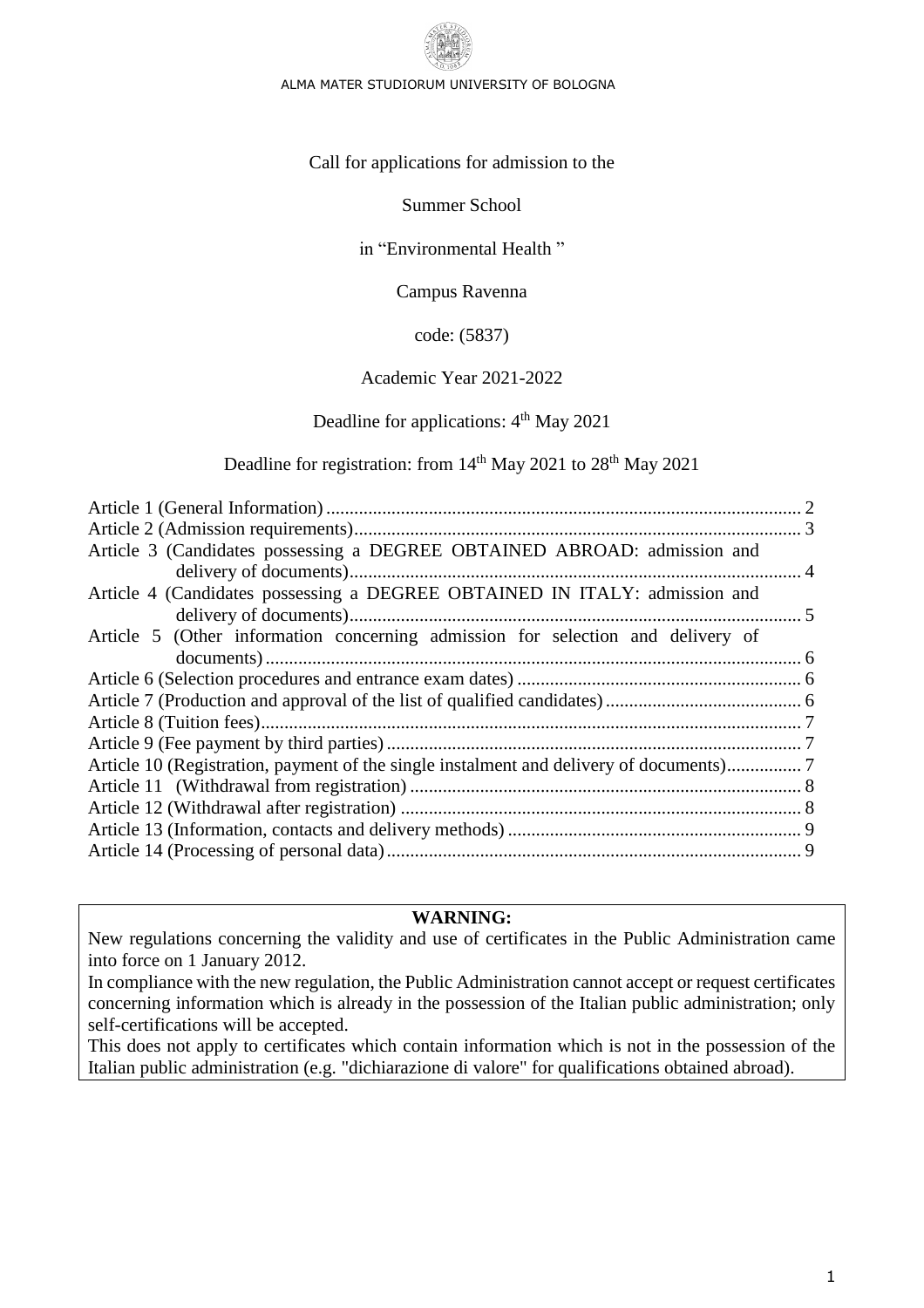#### **Article 1 (General Information)**

<span id="page-1-0"></span>The University of Bologna, Ravenna campus, pursuant to Decree no. 270 of 22 October 2004, issued by the Ministry of Education, Universities and Research, shall for the academic year 2021-2022 be running the Summer School in "Environmental Health", lasting one week, in the english language, which leads to the award of 7 university learning credits (CFU).

The programme is run in collaboration with Fondazione Flaminia.

Environmental exposure to potential toxic substances occurs every day through air, soil, or water contamination. The current research focuses on risks related to chemical, biological, and physics agents in the environment, the work place and the food chain. Methods for investigation and assessment of risks to human health have been evolving in the last few years.

During this five-day residential summer school, the students will be introduced to the various approaches used in risk assessment: exposure assessment, toxicology (the science of poisons) and epidemiology (the science of public health). Students will attend a series of lecture courses at an intermediate/advanced level. The students also participate in exercises, case studies and practical sessions under the guidance of the teacher.

Collaborations: ARPAE Emilia Romagna and Italian Network Environment and Health, Italian Ministry of Health (RIAS).

Further information on the objectives, professional context and teaching programme can be found in the Programme presentation sheet published on the website: <http://www.unibo.it/Portale/Offerta+formativa/Summer+and+winter+school/default.htm>

Attendance is compulsory. The minimum percentage of attendance is 80%.

Certification of the positive completion of the Programme and the issue of 7 CFU/ECTS is subject to:

- a) payment of all fee instalments within the established deadlines;
- b) achievement of a minimum attendance of 80%;
- c) passing the final examination. The final examination is deemed to be passed with a grade of at least 18 out of 30.

Any exams or progress tests carried out during the Programme, at the end of each module or course unit, shall not be recorded but they will be considered, by the examination board, as an element of evaluation for the final examination.

The Summer School's programme is a **post-graduate course with restricted access**.

The Programme will run with a minimum of 20 and a maximum of 40 enrolled students, admitted following the selection procedure described in art. 6 below.

The programme will not run in the event of less than the minimum number students being admitted.

Within five working days from the closure of registrations, the place of teaching will notify students whether the programme will run or not, depending on the number of enrolments.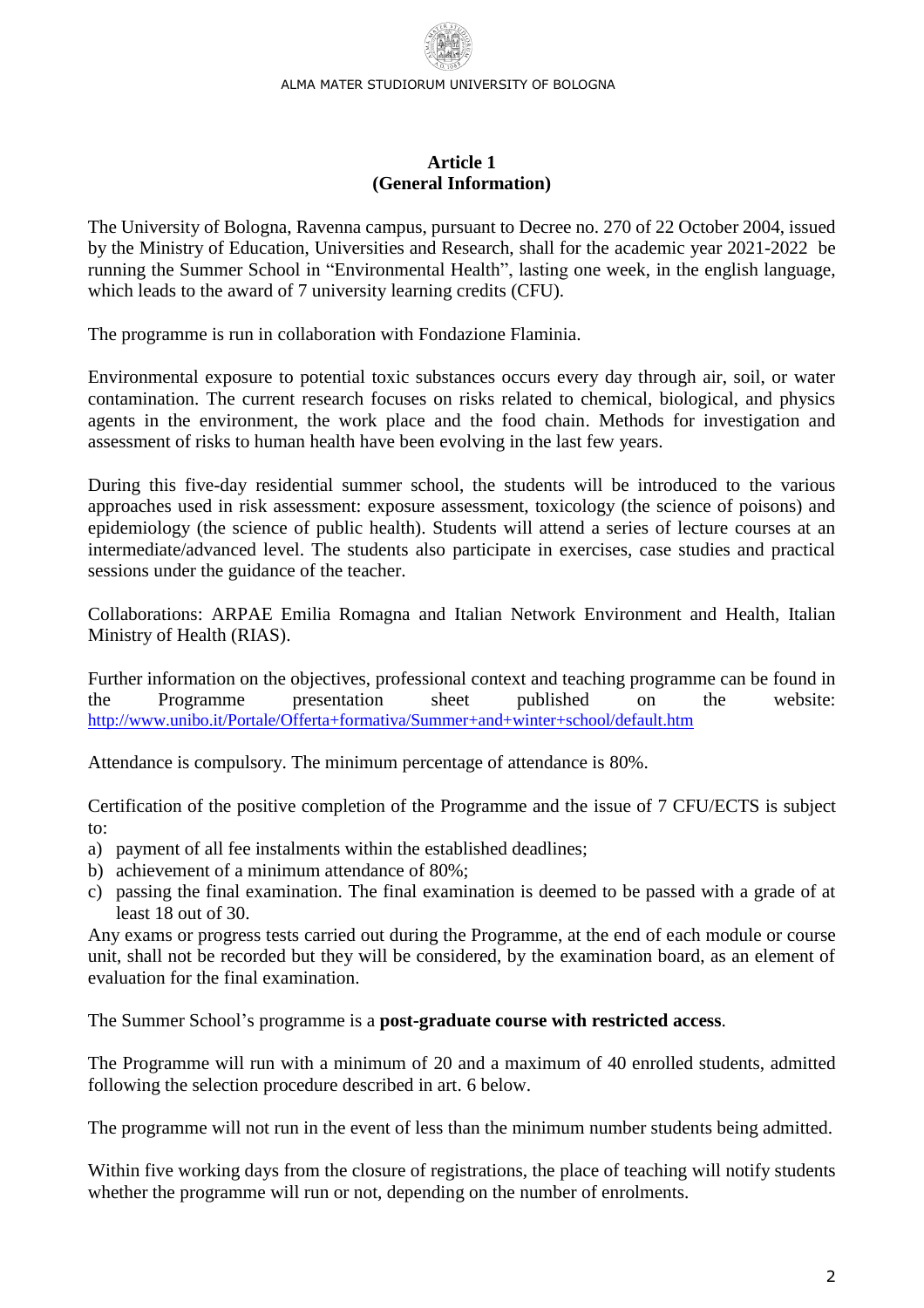In the case of non-activation the university will request from all enrolled an **IBAN code linked to an account in the name of the student enrolled** in order to activate the process of reimbursement of the fees paid.

### **ATTENTION – It is not possible to refund the fee on an IBAN code NOT linked to an account in the name of the student enrolled**.

The refund is paid by the University Accounting Service within 60 days from the date of issue of the order by the Student Administration Office.

Further information on how to obtain a refund can be found on the website: [http://www.unibo.it/en/teaching/enrolment-transfer-and-final-examination/tuition-fees-and](http://www.unibo.it/en/teaching/enrolment-transfer-and-final-examination/tuition-fees-and-exemptions/how-to-obtain-a-refund-for-non-due-fees)[exemptions/how-to-obtain-a-refund-for-non-due-fees](http://www.unibo.it/en/teaching/enrolment-transfer-and-final-examination/tuition-fees-and-exemptions/how-to-obtain-a-refund-for-non-due-fees)

#### **Article 2 (Admission requirements)**

<span id="page-2-0"></span>The programme is reserved for candidates who, by **at the time of enrolment**, 28<sup>th</sup> May 2021 are in possession of the following qualifications and access requirements:

a) First cycle degree/Bachelor - 180 ECTS (General policies and regulations D.M. 270) in the following course classes: ISNT/4 Tecniche della Prevenzione dell'Ambiente, L-13 Scienze biologiche, L-32 Scienze ambientali, L-27 Scienze e tecnologie chimiche, L-2 Biotecnologie, L-30 Scienze e tecnologie fisiche, L-41 Statistica, L-25 Scienze e tecnologie agrarie e forestali, L-26 Scienze e tecnologie agro-alimentari, L-17 Scienze dell'architettura, L-29 Tossicologia ambientale, SNT/03 Professioni Sanitarie Tecniche; SNT/04 Professioni sanitarie della prevenzione or First cycle degree/Bachelor of the same subject area, (General policies and regulations DM 509/99 and previous degree programme system);

b) Second cycle degree/Two year Master - 120 ECTS (General policies and regulations D.M. 270) in the following course classes: LM-41 Laurea in Medicina e Chirurgia, LM-42 Medicina Veterinaria, LM-6 Laurea in Biologia; LM-13 Farmacia o Farmacia Industriale; LM-09 Biotecnologie mediche, veterinarie, farmaceutiche; LM-61 Scienze della Nutrizione Umana, SNT/03/S Scienze delle professioni sanitarie tecniche, SNT/04/S Scienze delle professioni sanitarie della prevenzione, LM-7 Biotecnologie agrarie, LM-8 Biotecnologie industriali, LM-86 Scienze Zootecniche e Tecnologie animali, LM-4 Architettura, LM-17 Fisica, LM-54 Chimica, LM-60 Scienze della natura, LM-69 Agraria, LM-70 Scienze e Tecnologie Alimentari, LM- 71 Scienze e tecnologie della chimica industriale, LM-73 Scienze e tecnologie forestali e ambientali, LM-75 Scienze e tecnologie per l'ambiente e il territorio, LM-82 Scienze statistiche or Second cycle degree/Two year Master of the same subject area, (General policies and regulations DM 509/99 and previous degree programme system).

Other degrees are also accepted, provided they are supported by qualified and documented professional experience or additional documented post-graduate training in the subjects covered by the programme.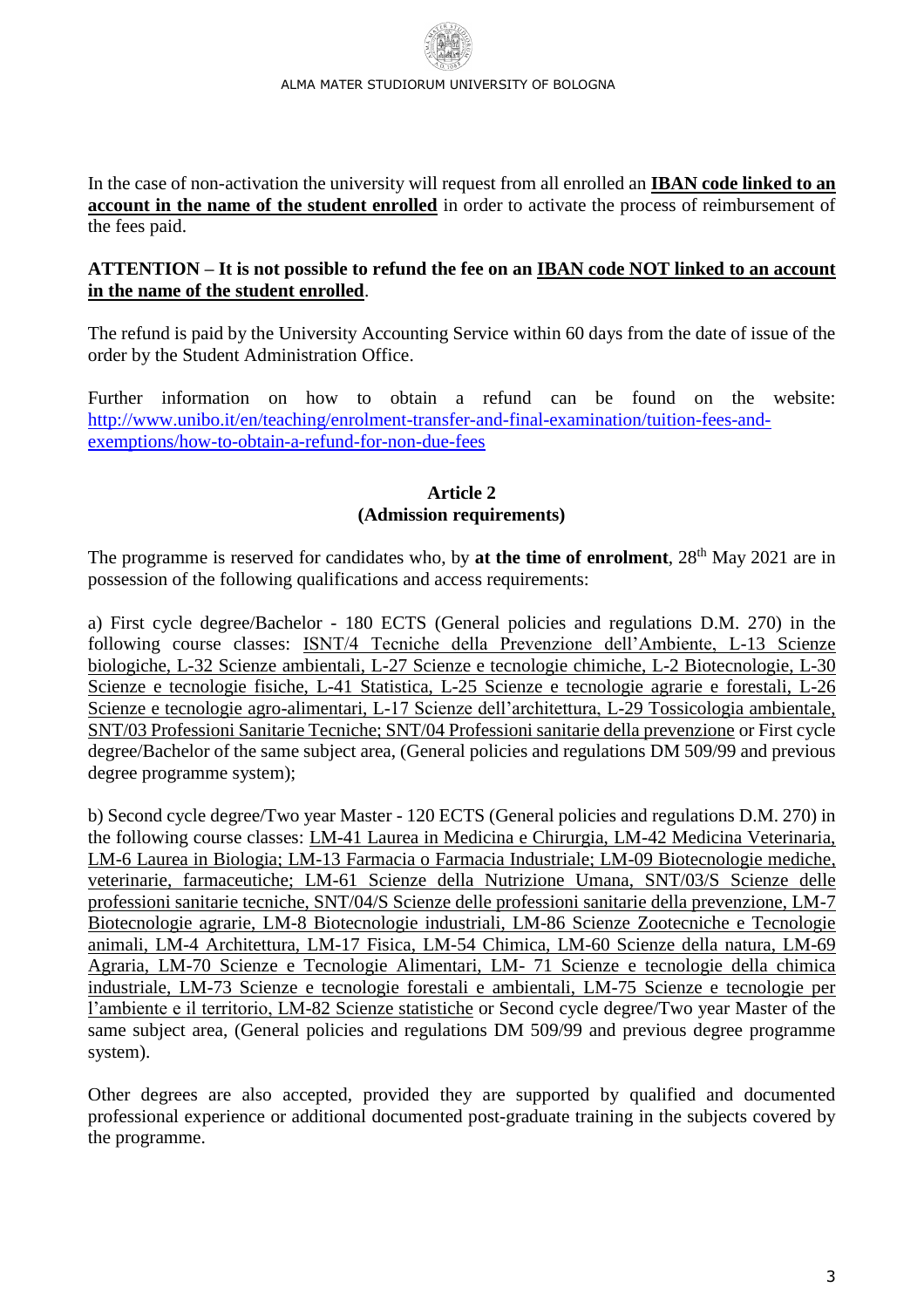#### <span id="page-3-0"></span>**Article 3 (Candidates possessing a DEGREE OBTAINED ABROAD: admission and delivery of documents)**

For candidates possessing a degree obtained abroad, the **registration** for the **selection process** takes place in **two separate phases**:

### 1. **phase one: online registration for selection**

Candidates must:

- a) go to the website <http://www.eng.unibo.it/PortaleEn/Online+Services/StudentiOnline.htm>
- b) click on Access Studenti Online;
- c) enter the login boxes with your Unibo username and password (if you do not have them click on the "Se non sei ancora registrato" **Registrati**)
- d) click on **Registrazione studenti internazionali;**
- e) register by entering your personal details and details of your qualifications.

You will then receive a username and password, which you will need to:

- f) pre-register the Summer School (enrol in a "Admission test")
- g) pay the 10.00 Euro fee (administrative charge) **within the set deadline - 1.00 p.m. 4 th May 2021, (candidates not paying the fee will be excluded from the selection process)**, in one of the following ways:
	- i) online, by credit card Visa, Mastercard, Diners, American Express
	- ii) at any UniCredit Spa branch in Italy (list of branches available from [https://locator.unicredit.it/it/?fromweb=www.unicreditbanca.it&select=AGENZIE\)](https://locator.unicredit.it/it/?fromweb=www.unicreditbanca.it&select=AGENZIE), using the form printed at the end of the online registration
- h) print the "summary sheet" and sign it.

If you are not able to complete the online registration procedure, contact the **Helpdesk** by calling +39 0512099882 or by sending an e-mail to [help.studentionline@unibo.it.](mailto:help.studentionline@unibo.it)

## 2. **phase two: delivery of documents**

- a) Candidates must deliver, or send, to the Master's Office (address given in art. 13):
	- i) copy of the qualifications obtained with a list of exams passed, both translated into Italian or English, under the candidate's responsibility;
	- ii) any other documentation deemed useful for assessing the acceptance of the qualification (Diploma Supplement, "dichiarazione di valore", etc.) and the degree translated and legalized (the translation is not necessary for titles in English, French, German or Spanish);
	- iii) the signed "summary sheet";
	- iv) a front and back copy of a valid identity document;
	- v) a copy of the payment receipt of the administrative fee of 10.00 Euros;
	- vi) the following qualifications and documents: Curriculum Vitae.

These documents must be **received** no later than  $4^{\text{th}}$  May 2021.

**N.B. Pre-registration applications will be deemed to be valid only where accompanied by the proof of payment of the 10.00 Euro administrative fee.**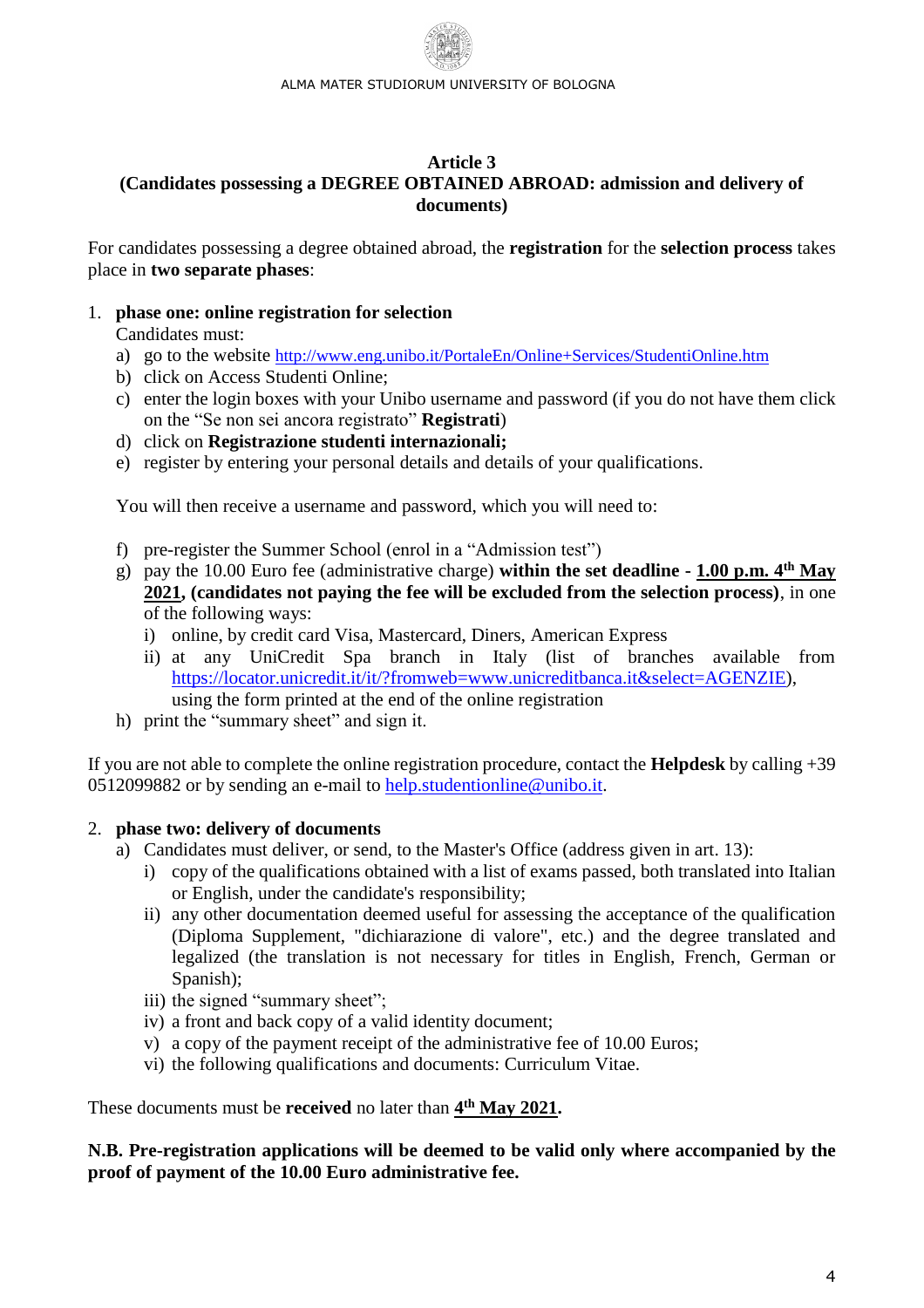#### <span id="page-4-0"></span>**Article 4 (Candidates possessing a DEGREE OBTAINED IN ITALY: admission and delivery of documents)**

For candidates possessing a degree obtained in Italy, the **registration** for the **selection process** takes place in **two separate phases**:

# 1. **phase one: online registration for selection**

Candidates must:

- a) go to the website <http://www.eng.unibo.it/PortaleEn/Online+Services/StudentiOnline.htm>
- b) click on Access Studenti Online
- c) enter the login boxes with your Unibo username and password (if you do not have them click on the "Se non sei ancora registrato" **Registrati**, fill in your tax ID and make registration by entering your personal details and details of your qualifications)
- d) pre-register the Summer School (enrol in a "Admission test");
- e) pay the 10.00 Euro fee (administrative charge) **within the set deadline - 1.00 p.m. 4 th May 2021, (candidates not paying the fee will be excluded from the selection process)**, in one of the following ways:
	- i) online, by credit card (Visa, Mastercard, Diners, American Express);
	- ii) at any UniCredit Spa branch in Italy (list of branches available from [https://locator.unicredit.it/it/?fromweb=www.unicreditbanca.it&select=AGENZIE\)](https://locator.unicredit.it/it/?fromweb=www.unicreditbanca.it&select=AGENZIE), using the form printed at the end of the online registration;
- f) **print** the "summary sheet" and sign it.

If you are not able to complete the online registration procedure, contact the **Helpdesk** by calling +39 0512099882 or by sending an e-mail to [help.studentionline@unibo.it.](mailto:help.studentionline@unibo.it)

# 2. **phase two: delivery of documents**

- a) Candidates must deliver, or send also by PEC –, to the place of teaching (Fondazione Flaminia Via Baccarini, 27 - 48121 Ravenna, Mail: [form@fondazioneflaminia.it,](mailto:form@fondazioneflaminia.it) Cell +393497587464 - PEC: fondazioneflaminia@pec.it) :
	- i) the signed "Eligibility summary";
	- ii) the degree certificate declaration giving details of the exams passed and relative grades or, if not yet graduates, the list of exams passed with relative grades and the presumed date of graduation;
	- iii) a front and back copy of a valid identity document;
	- iv) a copy of the payment receipt of the administrative fee of 10.00 Euros;
	- v) the following qualifications and documents: Curriculum Vitae

These documents must be **received** no later than  $4^{\text{th}}$  May 2021.

## **N.B. Pre-registration applications will be deemed to be valid only where accompanied by the proof of payment of the 10.00 Euro administrative fee.**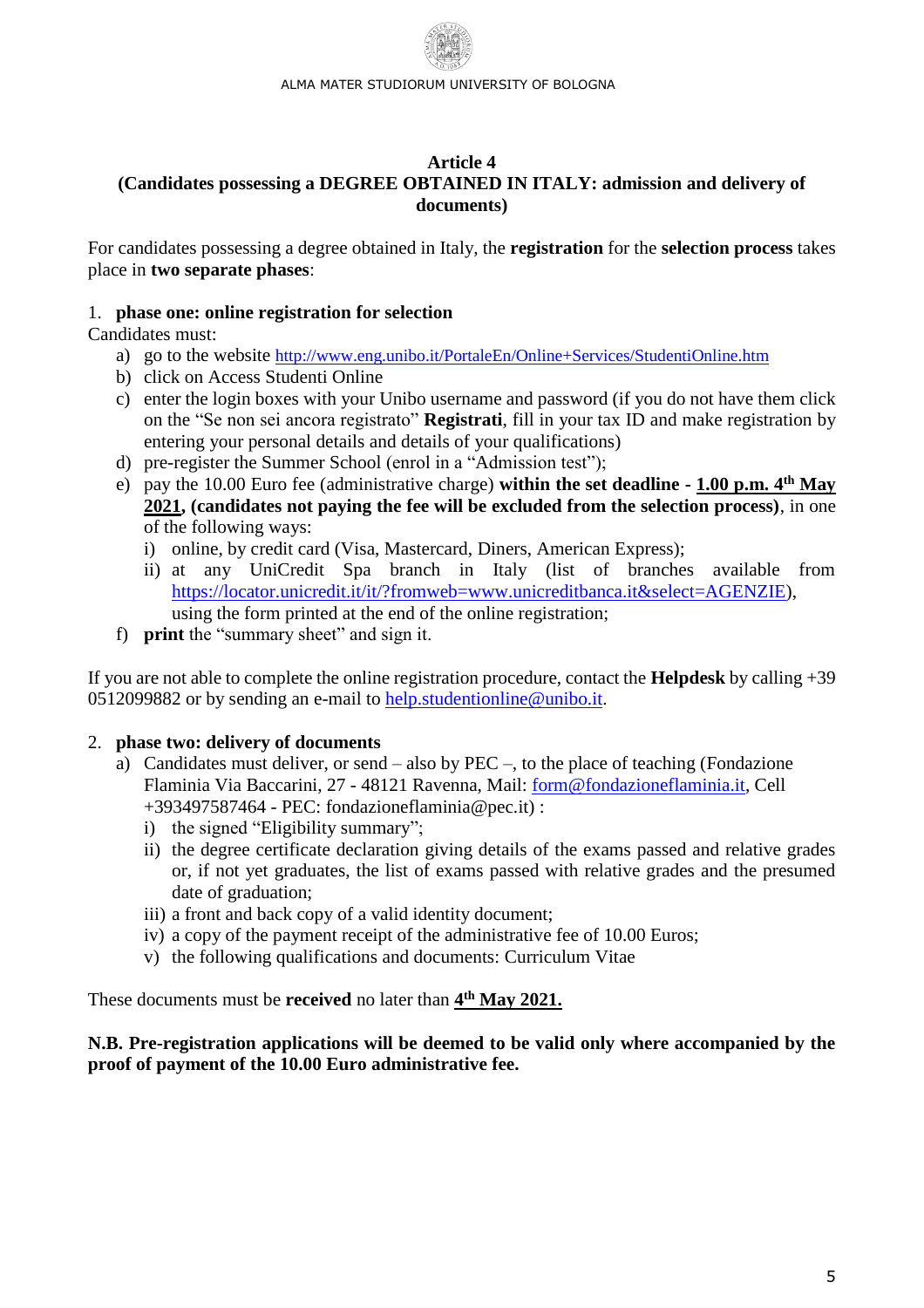### **Article 5**

### <span id="page-5-0"></span>**(Other information concerning admission for selection and delivery of documents)**

Candidates with disabilities - pursuant to Italian Law no. 104 of 5 February 1992 - must explicitly apply for any specific aids required to support their own deficit, as well as any additional time required in order to take part in the selection process.

The University of Bologna will not be liable for lost or misdirected communications due to incorrect addresses given by candidates or the late or non-notification of changes to the address given in the on line registration, or for any difficulties in the postal or telegraphic services or any other difficulties which are caused by third parties, acts of providence or force majeure.

All candidates are **admitted** to the tests **with reserve**: the University of Bologna will thereafter exclude any candidates who do not possess the admission requirements laid down in this call for applications.

In the event of any false declarations made in the documentation presented by the candidates, relevant for the purposes of registration, without prejudice to the penalties laid down in art. 76 of Presidential Decree no. 445 of 28 December 2000, such candidates will not be permitted to register and will not have any right to reimbursement of the fees paid. Any false declarations will be subject to claims for damages by the affected parties.

## **Article 6 (Selection procedures and entrance exam dates)**

<span id="page-5-1"></span>Admission to the Programme is subject to the positive opinion formulated following the evaluation of the curriculum vitae.

The maximum score given by the Admission Board is 100/100 points.

The minimum score of 60/100 must be achieved to pass the selection.

The Admission Board is appointed by the Programme Director.

<span id="page-5-2"></span>The person in charge of the selection procedure is the Programme Director.

## **Article 7 (Production and approval of the list of qualified candidates)**

In line with the number of available places, admission to the Programme is granted according to the applicants' position in the list of qualified candidates, drawn up on the basis of the total score awarded.

In the event of two candidates with the same score, the candidate with the highest score in the younger candidate will go first.

The lists of qualified candidates can be consulted from  $14<sup>th</sup>$  May 2021 on the website <http://www.eng.unibo.it/PortaleEn/Online+Services/StudentiOnline.htm> by entering your username and password.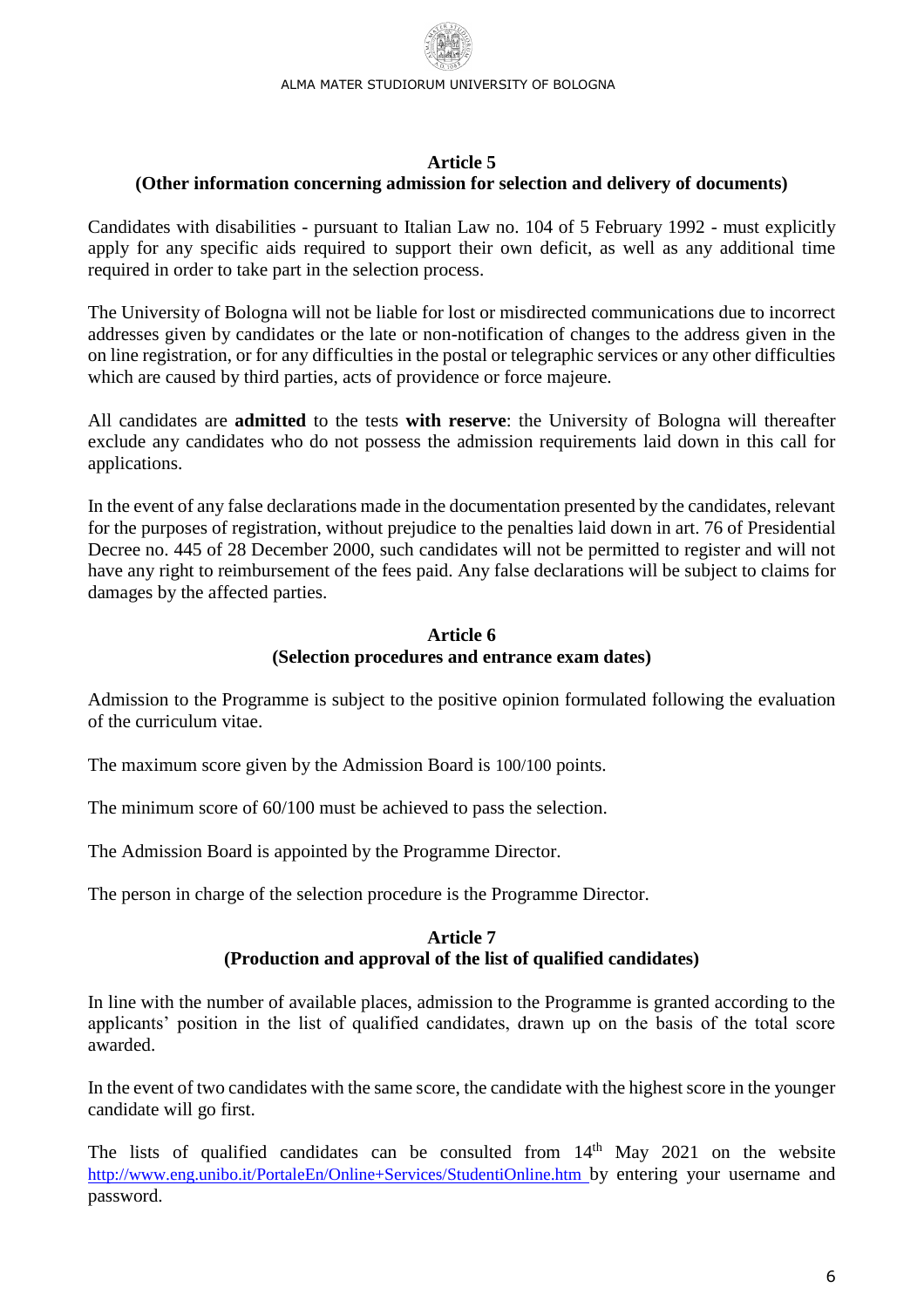#### **Article 8 (Tuition fees)**

<span id="page-6-0"></span>The fee required from **students attending the Programme** is 250,00 (two hundred and fifty) Euros, to be paid in a single instalment at the time of registration.

The Programme is not subject to exemption from registration fees of tuitions fees (D. Lgs 68/2012, art.9, comma 8).

# **Article 9 (Fee payment by third parties)**

<span id="page-6-1"></span>The cost of the student's enrolment to the Programme may be borne by third parties (public authorities, foundations, businesses, etc.).

In this case, contact the place of teaching prior to the selection procedure (Fondazione Flaminia Via Baccarini, 27 - 48121 Ravenna, Mail: form@fondazioneflaminia.it , Cell +393497587464) for information on how to pay the fees.

**WARNING** - payment of fees by third parties must be formally recorded (in a letter of commitment or contract) **by the date set for the selection process**.

Following payment, the university may issue an accounts receipt excluding VAT pursuant to articles 1 and 4 of Italian Presidential Decree no. 633/1972 and amendments.

#### **Article 10 (Registration, payment of the single instalment and delivery of documents)**

<span id="page-6-2"></span>Qualified candidates admitted according to the list must, no later than  $28<sup>th</sup>$  May 2021:

- 1. go to the website: <http://www.eng.unibo.it/PortaleEn/Online+Services/StudentiOnline.htm>
- 2. sign in using the username and password obtained during pre-registration;
- 3. click on **Immatricolazioni** and to follow the **registration procedure**.

If you are not able to complete the online procedure, contact the Helpdesk by calling 051-2099882, or by sending an e-mail to help.studentionline@unibo.it;

4. pay the **single instalment** of 250,00 (two hundred and fifty) Euros in one of the following ways:

- a) online, by credit card (Visa, Mastercard, Diners, American Express);
- b) go to any branch of UniCredit Banca with the payment code issued by the Studenti on Line system. The bank accepts only cash (within legal limits) or non-transferable circular cheques made out to **Unicredit Spa Cassiere Alma Mater Studiorum Università di Bologna**; payments are not accepted by postal order or if made to any other credit institute other than the one stated here.

N.B. Please note that if the registration fee for the Summer School is paid by third parties (Public bodies, Foundations, Businesses, etc.), the "registration form" can be printed from the StudentiOnline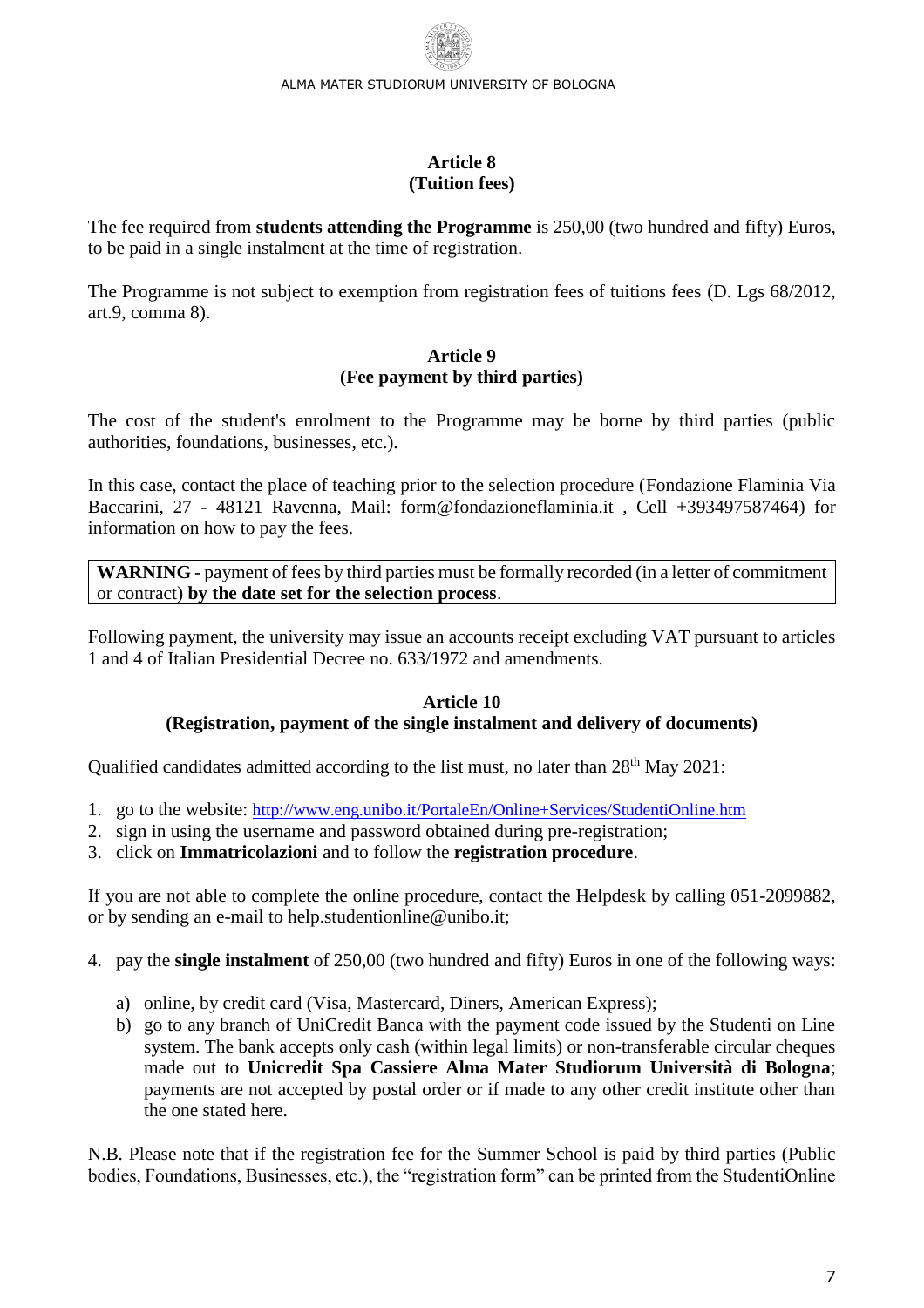website [\(www.unibo.it/Portale/Guida/StudentiOnline\)](http://www.unibo.it/Portale/Guida/StudentiOnline), after having logged in using your user name and password: click on "See detail" next to REGISTRATION.

- 5. **deliver by hand or** send to the Master's Office (in the manner indicated and to the address given in art. 13 below):
	- c) the registration summary and the *modulo immatricolazione*, printed from the Studenti on Line system and duly completed and signed;
	- d) a photocopy of the payment receipt for the single instalment;
	- e) **for non-EU citizens, the "Residence Permit" or the "Visa" for study purposes**.

Qualified candidates who obtained their qualification following the date of closure of this call shall also deliver to the Master's Office:

1) if they have obtained their qualifications abroad, the documents listed in article 3, point 3., letter a), points i), ii) and iii);

2) if they have obtained their qualifications in Italy, the documents listed in article 4, point 2., letter a), point ii).

## **Applications made with incomplete documentation will not be accepted.**

**The payment** of the single instalment **does not constitute registration.** Registration will be completed by delivery to the Master's Office of the application (registration summary and *modulo immatricolazione*) and required documents (see point 5 of this article) no later than 28<sup>th</sup> May 2021.

## **POSTING TO THE MASTERS OFFICE**

Documents may be send by registered letter with advice of receipt to the Masters Office: *Alma Mater Studiorum – Università di Bologna, Settore Post Lauream, Ufficio Master, via Zamboni, 33 – 40126 Bologna* (in this case the postmark shall constitute proof of dispatch).

<span id="page-7-0"></span>The University of Bologna will not be liable for any delays in delivery, lost post or incomplete documentation.

#### **Article 11 (Withdrawal from registration)**

<span id="page-7-1"></span>Any candidates wishing to withdraw from registration, and who decide not to pay the registration fee, must immediately notify the Master's office in writing by fax at +39 051-2086222 or by mail at [master@unibo.it,](mailto:master@unibo.it) attaching a front and back copy of their ID document, in order to allow the places to be filled by other candidates.

#### **Article 12 (Withdrawal after registration)**

<span id="page-7-2"></span>Students who, **having paid the registration fee** for the Summer School, decide not to participate in the programme, **shall not under any circumstances obtain a refund**.

For information on withdrawal from studies, consult the UNIBO web page [http://www.unibo.it/it/didattica/iscrizioni-trasferimenti-e-laurea/ripresa-e-interruzione-degli-](http://www.unibo.it/it/didattica/iscrizioni-trasferimenti-e-laurea/ripresa-e-interruzione-degli-studi/rinunciare-studi/)